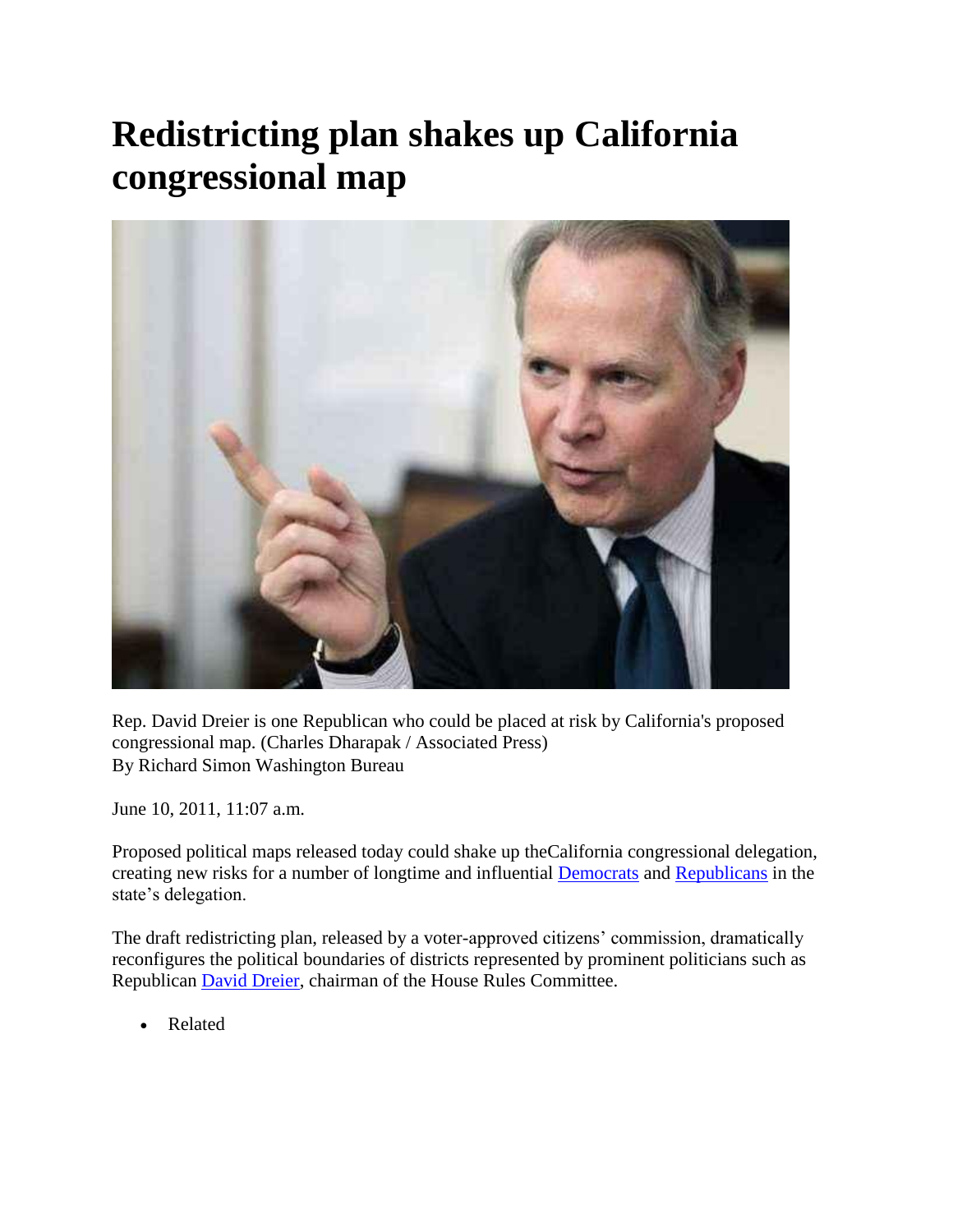

David Wasserman, House editor of the Cook Political Report, said the maps could boost the Democrats' numbers in the state's 53-member House delegation by four seats, identifying as among the biggest losers in the remapping proposals Dreier, of San Dimas, and fellow Republicans [Elton Gallegly](http://www.latimes.com/topic/politics/elton-gallegly-PEPLT002265.topic) of Simi Valley, Gary Miller of Diamond Bar and either [Brian](http://www.latimes.com/topic/politics/government/brian-p.-bilbray-PEPLT007766.topic)  [Bilbray](http://www.latimes.com/topic/politics/government/brian-p.-bilbray-PEPLT007766.topic) of Carlsbad or [Jeff Denham](http://www.latimes.com/topic/politics/government/jeff-denham-PEPLT007813.topic) of Atwater.

## **[Interactive: Has your district been redrawn?](http://www.latimes.com/news/local/la-redistricting-map,0,6145644.htmlstory)**

Congressional staffs and party officials pored over the maps today, scrambling to crunch the demographic and political numbers in order to get a better understanding of their political prospects.

The new maps promise to cause political [migraines](http://www.latimes.com/topic/health/physical-conditions/migraine-HEPHC0000027.topic) for a number of incumbents, including one of Los Angeles' most enduring Democratic politicians, [Howard L. Berman.](http://www.latimes.com/topic/politics/howard-l-berman-PEPLT000427.topic)